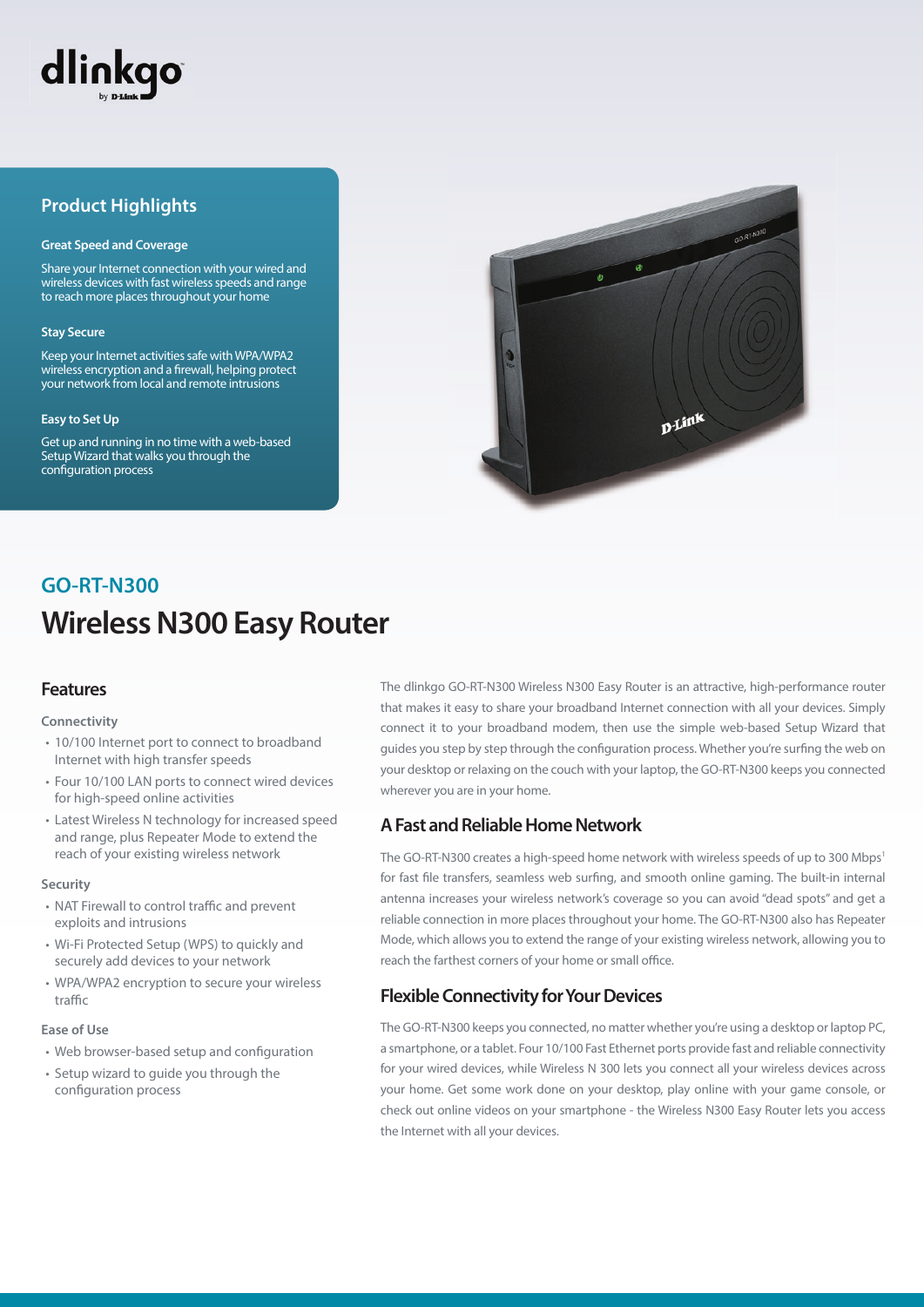

# **GO-RT-N300 Wireless N300 Easy Router**

## **Easy to Set Up, Easy to Secure**

Sharing your Internet connection doesn't have to be a complicated process just open a web browser to access the Setup Wizard and follow the easy stepby-step instructions to get started. Create a secure network with the touch of a button using Wi-Fi Protected Setup, which instantly creates a secure connection to a new device without the need to enter settings or passwords.

## **Security Features to Keep Your Network Safe**

The GO-RT-N300 has a host of security features, meaning you can access the Internet without fear of your information being compromised. WPA/WPA2 encryption secures wireless traffic across your network, preventing unauthorized access and eavesdropping, and the NAT firewall protects your network from attacks and intrusions via the Internet. No matter whether you are shopping online, doing your banking, or accessing your personal information, the GO-RT-N300 keeps your data and your network safe.

#### **Modern, Sleek Design**

The unique design of the Wireless N300 Easy Router means that you don't need to hide another piece of tech clutter in your home. With all its ports and connectors discreetly hidden on the back of the device, you can proudly display your GO-RT-N300 as a stylish addition to any modern home.



#### **Rear View**

### **Technical Specifications**

| General                     |                                                                                                                                                            |                                                                                                      |
|-----------------------------|------------------------------------------------------------------------------------------------------------------------------------------------------------|------------------------------------------------------------------------------------------------------|
| Device Interfaces           | • Wireless N 300<br>• Four 10/100 LAN ports                                                                                                                | • 10/100 WAN (Internet) port                                                                         |
| Antenna                     | · Internal Antenna                                                                                                                                         |                                                                                                      |
| <b>Standards</b>            | • IEEE 802.11n/g/b<br>$\cdot$ IEEE 802.3                                                                                                                   | • IEEE 802.3u<br>$\cdot$ IEEE 802.3 $\times$                                                         |
| <b>LEDs</b>                 | • Power LED                                                                                                                                                | • Internet LED                                                                                       |
| Minimum System Requirements | • Windows 7/Vista/XP SP3, or Mac OS X 10.4 or higher<br>• Microsoft Internet Explorer 6 or higher, Firefox 1.5 or<br>higher, or other Java-enabled browser | • Network Interface Card<br>• Cable or DSL Modem<br>• Subscription with an Internet Service Provider |
| Functionality               |                                                                                                                                                            |                                                                                                      |
| Security                    | • WPA & WPA2 (Wi-Fi Protected Access)                                                                                                                      | • Wi-Fi Protected Setup (WPS) - PIN/PBC                                                              |
| <b>Advanced Features</b>    | • Web Setup Wizard<br>• UPnP support                                                                                                                       | • Active Firewall - Network Address Translation (NAT)<br>• Repeater Mode                             |